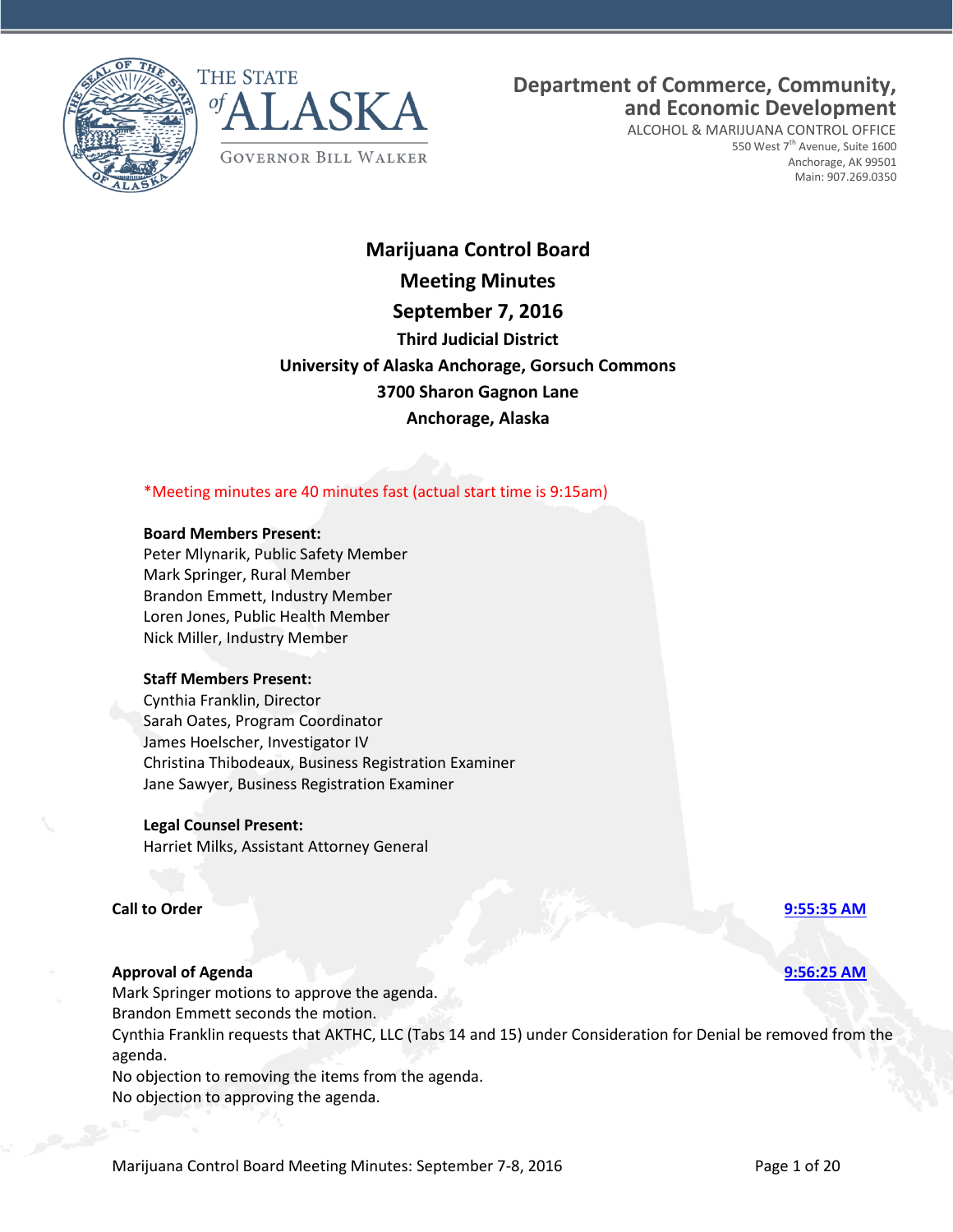### **Board Governance [9:57:26 AM](ftr://?location="ABC Board"?date="07-Sep-2016"?position="09:57:26"?Data="91ed4934")**

Harriet Milks asks the board to identify any new potential conflicts and interests.

Nick Miller discloses that he is the current chair of the Anchorage Cannabis Business Association, and that he and some of the members have marijuana license applications in front of the board. He also has an application before the board, Alaskabuds, LLC (Tab 47).

Mark Springer states that nothing has changed since the last meeting.

Brandon Emmett states that nothing has changed since the last update, except that he is now the president of the Alaska Marijuana Industry Association.

Loren Jones states that nothing has changed since the last meeting, but that there are three applications in front of the board from Juneau, one of which he has taken official action on as an assembly member. He will recuse himself when they get to the application(s).

Peter Mlynarik states that there are no changes.

## **Enforcement Update**

### **Updates and Issues [10:01:30 AM](ftr://?location="ABC Board"?date="07-Sep-2016"?position="10:01:30"?Data="d84e7a25")**

James Hoelscher informs the board that there have been eleven marijuana inspections across the state, all with no issues. He informs the board that the enforcement team has issued 259 marijuana handler permits, and states that his team has been doing investigations into residency requirements. The enforcement team has been contacted numerous times from community councils and the public about unlicensed people who are selling marijuana. He and Cynthia Franklin talk about struggles with enforcement regarding people who are selling without a license.

### **Attorney General Opinion [10:24:32 AM](ftr://?location="ABC Board"?date="07-Sep-2016"?position="10:24:32"?Data="7855e775")**

Harriet Milks talks about the Attorney General's Opinion No. AN2016101562 regarding the illegality of marijuana social clubs.

### **Preliminary Inspections [10:39:05 AM](ftr://?location="ABC Board"?date="07-Sep-2016"?position="10:39:05"?Data="0d4d6abd")**

Cynthia Franklin, James Hoelscher, and Joe Bankowski talk about issues regarding preliminary inspections for retail marijuana stores. Joe Bankowski informs the board that the current thought of the enforcement would be to do an initial inspection with no product on the shelves, and then come back for a second inspection once the store has received product so that the licensee can demonstrate that he or she can properly operate Metrc.

**BREAK**

### **Regulations**

### **Marijuana Handler Permits [10:47:31 AM](ftr://?location="ABC Board"?date="07-Sep-2016"?position="10:47:31"?Data="6eea5678")**

Cynthia Franklin states for the record that the board was sent the public comments after the public comment period closed, so they have had quite some time to review them.

The board discusses public comments received.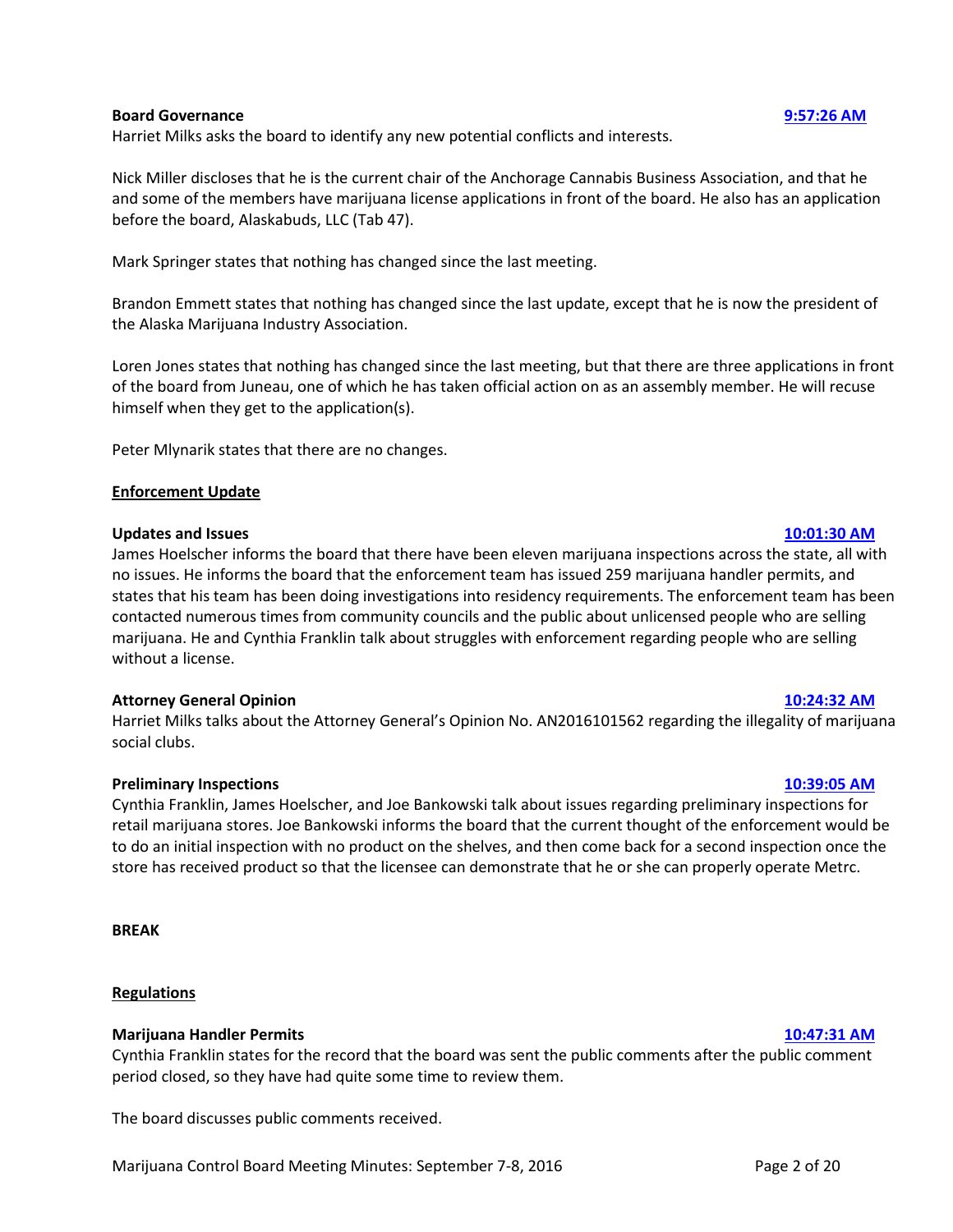Brandon Emmett motions to amend 3 AAC 306.700(f)(2)(C) to strike the words "*a controlled substance*". Mark Springer seconds the motion.

The board agrees, for the record, that the intent of the proposed regulation is for the words "*within the preceding five years*" in that subsection apply to all three subsections: (A), (B), and (C). Brandon Emmett amends his motion to keep the words "*a controlled substance*" and add the language, "*other than a conviction for a schedule six controlled substance*" after "*substance*" and before "*violence*". Mark Springer has no objection to the amendment. Motion carries unanimously.

Peter Mlynarik requests an editorial change to move the "*within the preceding five years*" from 3 AAC 306.700(f)(2)(C) into 3 AAC 306.700(f)(2). Request carries unanimously.

Brandon Emmett motions to strike 3 AAC 306.700(f)(3) in its entirety. Mark Springer seconds the motion. Motion fails, 2-3 (Nick Miller and Brandon Emmett vote Yes).

Brandon Emmett motions to strike 3 AAC 306.700(g). Mark Springer seconds the motion.

Cynthia Franklin informs the board that people on the phone can't hear the meeting.

## **BREAK [11:23:05 AM](ftr://?location="ABC Board"?date="07-Sep-2016"?position="11:23:05"?Data="2fa2278a")**

## **Meeting Resumes [11:38:14 AM](ftr://?location="ABC Board"?date="07-Sep-2016"?position="11:38:14"?Data="3f0724d2")**

Motion to strike 3 AAC 306.700(g) carries, 4-1 (Loren Jones votes No).

Peter Mlynarik motions to add a new (g) that added language that required a person to submit a copy of his/her criminal history report to AMCO with his/her application.

Cynthia Franklin informs the board that that language was in the original draft of the original marijuana handler permit regulations, and that she would go back and use that original language that had already been run by the Department of Law.

Mark Springer seconds the motion.

Cynthia Franklin reminds the board that marijuana handler permits expire every three years, so the individual would be subject to submitting a new criminal history report upon renewal.

Harriet Milks informs the board that because this amendment would be adding a requirement to the applicant, this motion would require the draft to go back out for public comment if it passes.

Motion carries, 4-1 (Brandon Emmett votes No).

Board members agree unanimously to put the amended draft back out for public comments.

## **On-Site Consumption Endorsement [11:48:01 AM](ftr://?location="ABC Board"?date="07-Sep-2016"?position="11:48:01"?Data="b71deeca")**

Loren Jones motions to table discussion of this draft until the October, 2016 meeting. Mark Springer seconds the motion.

Motion carries, 3-2 (Brandon Emmett and Nick Miller vote No).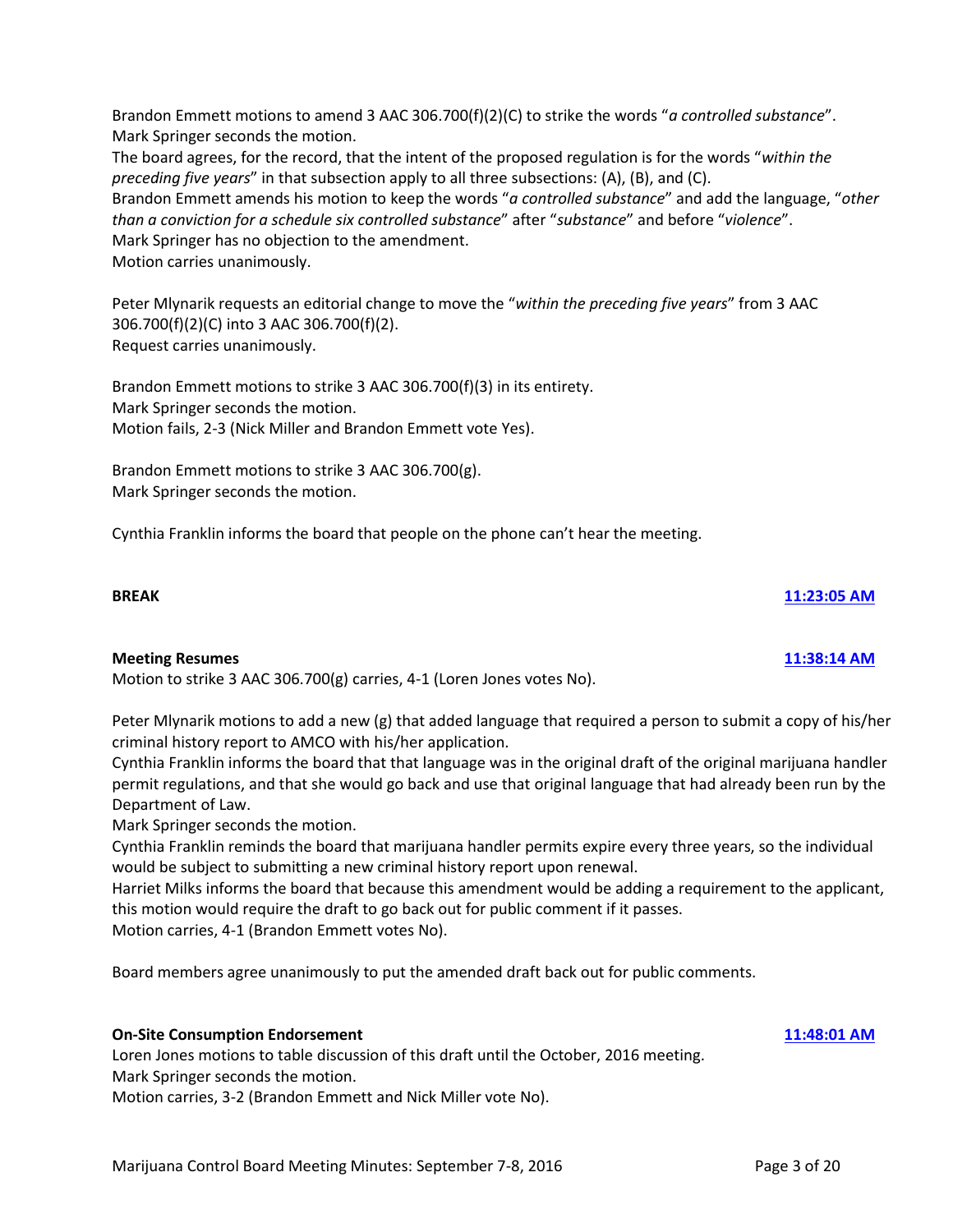## Marijuana Control Board Meeting Minutes: September 7-8, 2016 Page 4 of 20

## **Retail Marijuana Store Notice Requirements [11:58:47 AM](ftr://?location="ABC Board"?date="07-Sep-2016"?position="11:58:47"?Data="9242bf6f")**

Brandon Emmett motions to adopt the draft regulation as written. Mark Springer seconds the motion.

Cynthia Franklin informs the board that if they adopt this language today, then the board would need to change 3 AAC 306.365(a)(1) in the future if the board ends up adopting on-site consumption endorsement language. Brandon Emmett removes his motion from the table.

Mark Springer motions to amend 3 AAC 306.365(a) to add a new subsection (4) that reads "*Providing marijuana to persons under the age of 21 is prohibited by law.*" Brandon Emmett seconds the motion. Motion carries unanimously.

Brandon Emmett motions to adopt 3 AAC 306.365 in its entirety, as amended. Mark Springer seconds the motion. Motion carries unanimously.

## **Testing Requirements [12:06:13 PM](ftr://?location="ABC Board"?date="07-Sep-2016"?position="12:06:13"?Data="e24f4ada")**

The board discusses public comments received. Loren Jones motions to adopt the regulations as written. Mark Springer seconds the motion. Motion carries unanimously.

### **Proposed Regulations Projects [12:19:32 PM](ftr://?location="ABC Board"?date="07-Sep-2016"?position="12:19:32"?Data="7d959b56")**

Board members agree unanimously to have the staff bring draft language to the next meeting regarding requiring fingerprints if a new owner is added under 3 AAC 304.040.

Board members agree unanimously to have the staff bring draft language under 3 AAC 306.250 to the next meeting regarding what happens to existing licenses if a local government opts out by ordinance.

Board members agree unanimously to have the staff bring draft language under 3 AAC 306.315(1) and 3 AAC 306.520(1) to the next meeting regarding DEC approval before acceptance of a license application by AMCO.

Peter Mlynarik introduces and welcomes Nick Miller as a new board **[12:30:28 PM](ftr://?location="ABC Board"?date="07-Sep-2016"?position="12:30:28"?Data="c95a1dc2")** member.

## **Public Testimony [1:42:25 PM](ftr://?location="ABC Board"?date="07-Sep-2016"?position="13:42:25"?Data="e5356d3c")**

Amy Tuma asks questions of the board staff regarding Mat-Su Borough applications. David Straub provides testimony regarding Mat-Su Borough applications. Karen Perdue provides testimony regarding writing regulations and understanding how regulation changes are prompted when they don't come as a result of public comment. Emily Neenan, American Cancer Society, provides testimony about smoke-free workplace laws. Leslea Nunley provides testimony regarding 3 AAC 306.475(b). Marge Stoneking, American Lung Association, provides testimony regarding smoke-free workplaces.

## **LUNCH [12:30:38 PM](ftr://?location="ABC Board"?date="07-Sep-2016"?position="12:30:38"?Data="0206ce67")**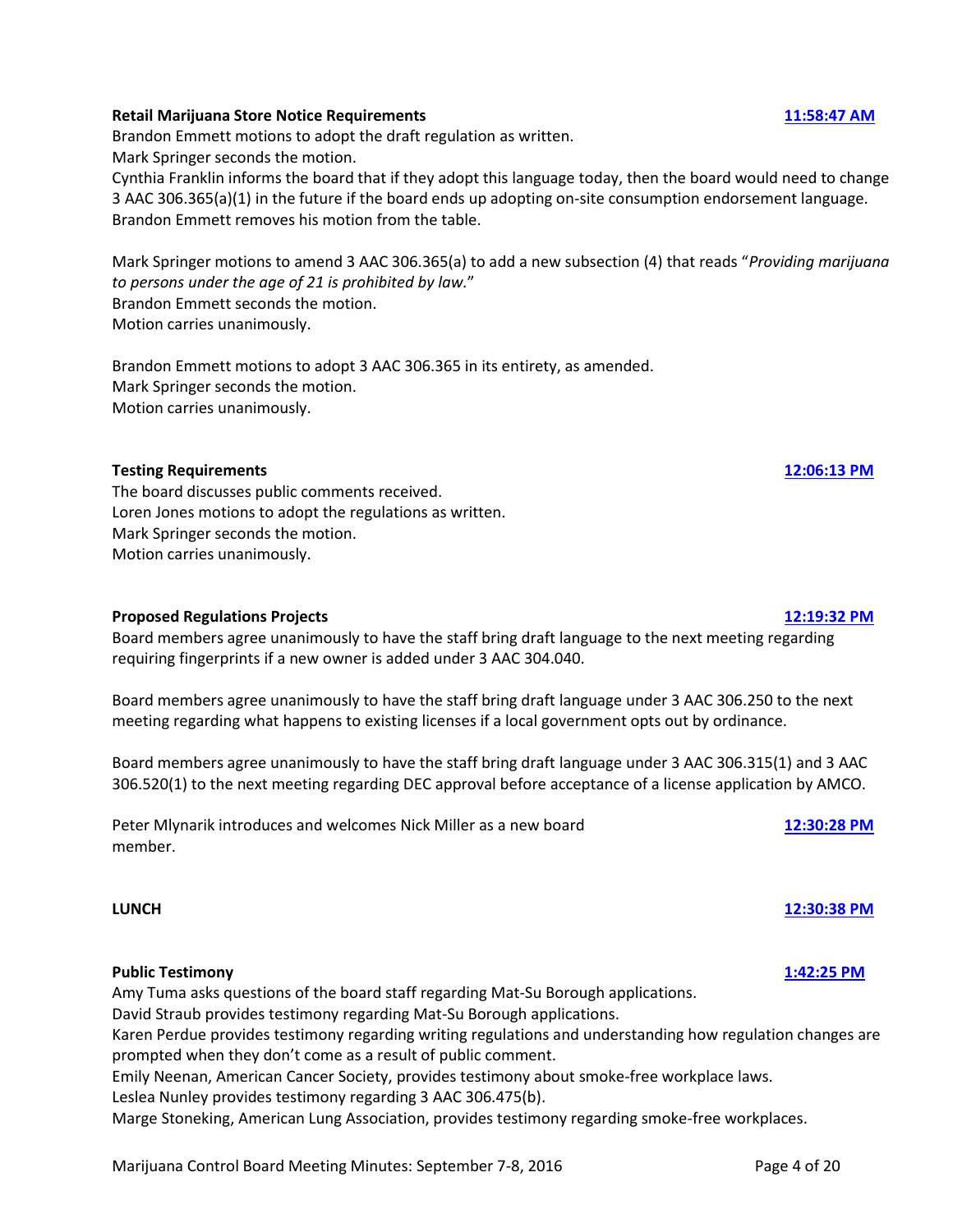Jana Weltzin submits a letter dated August 29, 2016 Re: Unlicensed Marijuana Retail Establishments and provides testimony regarding black-market actors and unlicensed retailers.

Dru Malone provides testimony regarding donation of tax-free cannabis as a medical necessity. Jeremiah Emmerson provides testimony regarding the black market.

## **Licensing Update [2:08:58 PM](ftr://?location="ABC Board"?date="07-Sep-2016"?position="14:08:58"?Data="e387d69a")**

Sarah Oates informs the board that one of the four licensing examiners resigned unexpectedly, and that it has been and will be affecting processing and response times. She additionally informs the board that the licensing team will be very short-staffed between now and the October meeting.

She informs the board and the attendees that in order to be on the October 27-28, 2016 meeting agenda, applicants who have received incomplete letters need to submit their documents by October 10, 2016. She informs the board that the staff has been doing one-time roll-backs of applications when a licensee wishes to remove a shareholder due to banking issues.

Cynthia Franklin informs the board that there are two more licensing examiners and two more investigators in the FY18 budget, and she requests that the board and public show support for the additional positions.

## **Consideration for Denial**

## **Delegation Discussion [2:22:37 PM](ftr://?location="ABC Board"?date="07-Sep-2016"?position="14:22:37"?Data="96a42b87")**

Cynthia Franklin reminds the board of the statutorily supported tool of delegating to the director the authority to temporarily deny an application, under AS 17.38.087, if it's the board's desire.

## **10677 Tundra Fire, LLC [2:28:40 PM](ftr://?location="ABC Board"?date="07-Sep-2016"?position="14:28:40"?Data="0154b34f")**

## **10678 Tundra Fire, LLC**

Cynthia Franklin informs the board that the City of Nome has informed the staff that they would rescind the protest if the applicant moved its entrance to the side door, and says that there no action necessary from the board.

## **New Marijuana Handler Course Provider Applications**

Brandon Emmett recuses himself from discussion and voting of marijuana handler course **[2:32:37 PM](ftr://?location="ABC Board"?date="07-Sep-2016"?position="14:32:37"?Data="0d0167e8")** provider applications.

## **MHCP 016: Cannabis Certification Class for Marijuana [2:33:02 PM](ftr://?location="ABC Board"?date="07-Sep-2016"?position="14:33:02"?Data="53898e4a")**

## **Handlers Card**

Loren Jones motions to deny the application. Mark Springer seconds the motion. Motion carries unanimously.

## **MHCP 017: Alaska Marijuana Institute (course) [2:36:18 PM](ftr://?location="ABC Board"?date="07-Sep-2016"?position="14:36:18"?Data="114176cf")**

Mae Good identifies herself for the record.

Peter Mlynarik requests that the applicant remove the first line on page 15 of the board tab that reads "Cannabinoids do not change a persons behavior like THC."

Mark Springer motions to approve MHCP 017 Alaska Marijuana Institute with delegation.

Loren Jones seconds the motion.

Motion carries unanimously.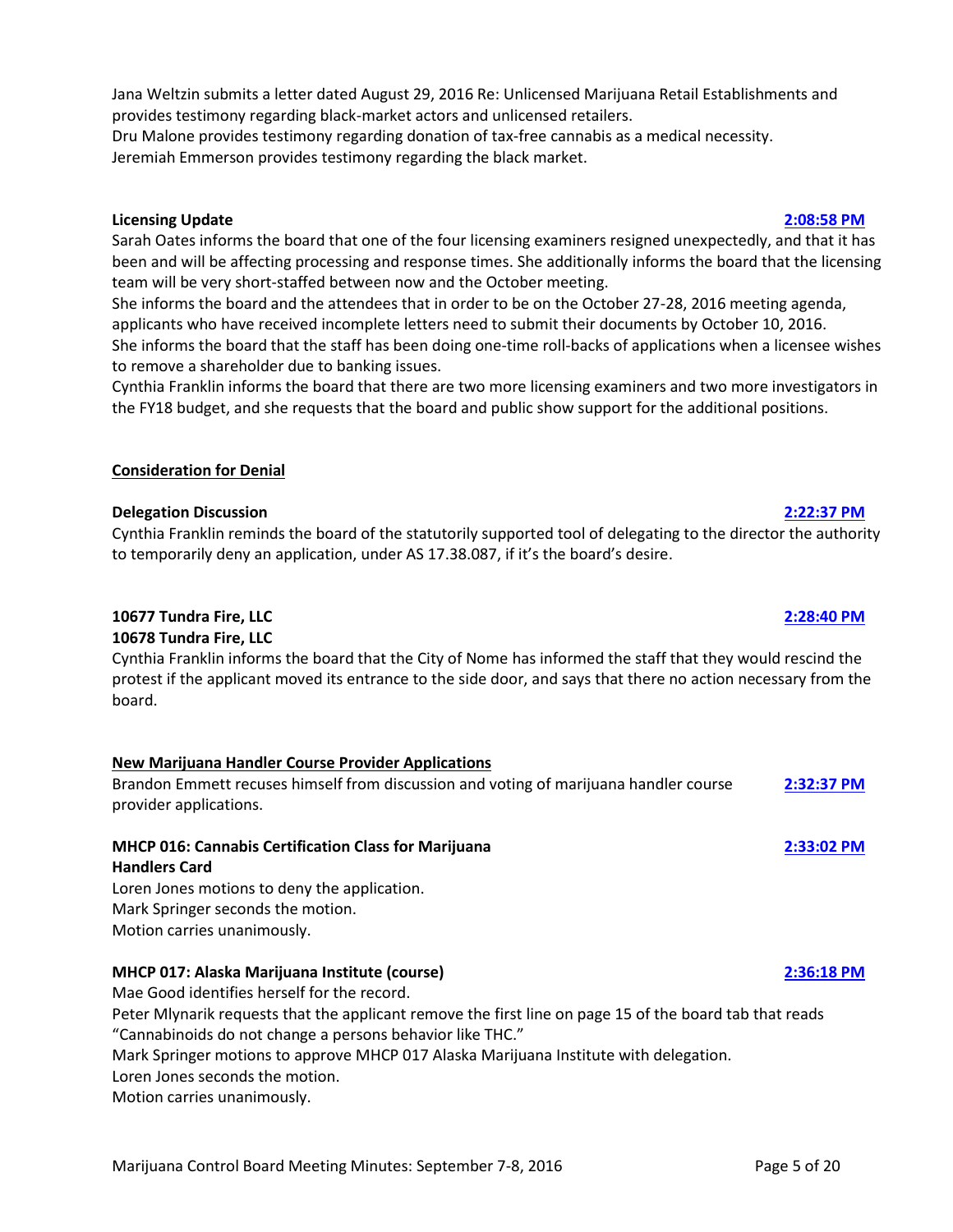## **Applications from Previous Meetings**

## **Previously Delegated Applications Requiring Additional Board [2:44:36 PM](ftr://?location="ABC Board"?date="07-Sep-2016"?position="14:44:36"?Data="cc3b9945") Action**

## **10112 Great Alaskan Bud Company 10279 GoodSinse, LLC**

Loren Jones motions to continue delegation of 10112 and 10279 to the Director. Mark Springer seconds the motion. None opposed.

## **Tabled Applications**

## **10210 Cannaboyd [2:47:23 PM](ftr://?location="ABC Board"?date="07-Sep-2016"?position="14:47:23"?Data="db8e01d1")**

Loren Jones motions to approve 10210 with the three conditions from the Kenai Peninsula Borough. Mark Springer seconds the motion. Loren Jones amends his motion to include a fourth condition that the licensee use waste disposal methods outlined in 3 AAC 306.740(d). Mark Springer does not object to the amendment.

None opposed – motion carries.

## **Operating Plan Changes**

## **10147 Permafrost Distributors [2:57:57 PM](ftr://?location="ABC Board"?date="07-Sep-2016"?position="14:57:57"?Data="d24cea51")**

Chase Griffith identifies himself for the record and answers board questions. Mark Springer motions to approve the changes to license 10147. Brandon Emmett seconds the motion. Motion carries unanimously.

## **New Standard Marijuana Cultivation Facility Applications**

## **10034 Odin's Wagon, LLC [3:04:28 PM](ftr://?location="ABC Board"?date="07-Sep-2016"?position="15:04:28"?Data="4ad6973d")**

Doug Anderson identifies himself for the record and answers board questions. Mark Springer motions to approve license 10034 Odin's Wagon, LLC with delegation and the Kenai Peninsula Borough conditions. Brandon Emmett seconds the motion. Motion carries unanimously.

## **10052 Red Run Cannabis Cultivators, LLC [3:10:59 PM](ftr://?location="ABC Board"?date="07-Sep-2016"?position="15:10:59"?Data="7d212cf5")**

Eric Derleth and Marc Theiler identify themselves for the record and answer board questions. Mark Springer motions to approve license 10052 Red Run Cannabis Cultivators, LLC with delegation. Brandon Emmett seconds the motion. Motion carries unanimously.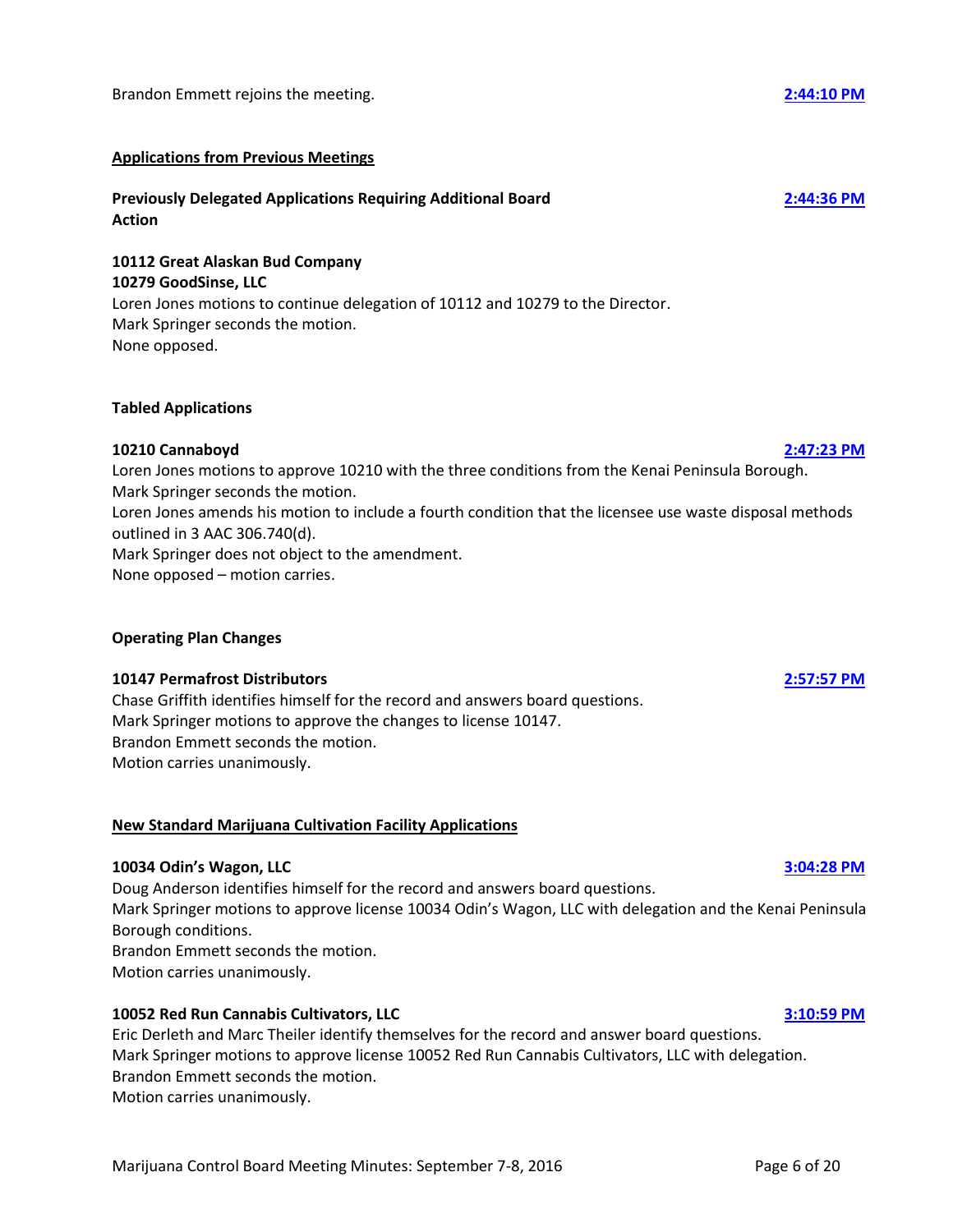### **BREAK [3:23:41 PM](ftr://?location="ABC Board"?date="07-Sep-2016"?position="15:23:41"?Data="ef60be4c")**

## **10071 Vern's Wicked Weed [3:39:38 PM](ftr://?location="ABC Board"?date="07-Sep-2016"?position="15:39:38"?Data="03ea1dd8")**

Jeremy Erickson identifies himself for the record and answers board questions.

Loren Jones motions to approve 10071 Vern's Wicked Weed with delegation, specifically to confirm the Fire Marshal's requirements for changes to the premises.

Mark Springer seconds the motion.

None opposed – motion carries.

## **10137 Croy's Enterprises, LLC [3:48:41 PM](ftr://?location="ABC Board"?date="07-Sep-2016"?position="15:48:41"?Data="f8bde05b")**

Mark Springer motions to approve license 10137 Croy's Enterprises, LLC with delegation and Kenai Peninsula Borough conditions.

Brandon Emmett seconds the motion. None opposed – motion carries.

## **10237 AlaskaSense, LLC [4:00:25 PM](ftr://?location="ABC Board"?date="07-Sep-2016"?position="16:00:25"?Data="989f5b68")**

Smadar Warden and Evan Neal identify themselves for the record. Loren Jones motions to approve license 10237 AlaskaSense, LLC with delegation. Mark Springer seconds the motion. None opposed – motion carries.

## **10268 Flying High Investments, LLC [4:08:36 PM](ftr://?location="ABC Board"?date="07-Sep-2016"?position="16:08:36"?Data="52a167d7")**

James Fejes identifies himself for the record.

Peter Mlynarik requests that the applicant add initials in one of the boxes on Page 3 of MJ-00. Peter Mlynarik informs Mr. Fejes that an incinerator is not approved as a waste disposal method, so he would

need to use a wood chipper.

Peter Mlynarik requests that all of Page 18 of MJ-01 be completed.

Mark Springer motions to approve license 10268 Flying High Investments, LLC with delegation. Brandon Emmett seconds the motion. None opposed – motion carries.

### **10270 Top Hat, LLC [4:19:09 PM](ftr://?location="ABC Board"?date="07-Sep-2016"?position="16:19:09"?Data="f831227e")**

Loren Jones states that he knows one of the members personally, but he doesn't believe that it would create a conflict.

Peter Mlynarik, as board Chair and Ethics Supervisor, asks Mr. Jones if he has any business or financial relationships with the licensee.

Loren Jones states that he does not.

Peter Mlynarik states that he does not find a conflict or need for Mr. Jones to recuse himself.

John Nemeth identifies himself for the record and answers board questions. Loren Jones motions to approve license 10270 Top Hat, LLC with delegation. Mark Springer seconds the motion. None opposed – motion carries.

### **10299 R.C. Tinderbox, LLC [4:26:47 PM](ftr://?location="ABC Board"?date="07-Sep-2016"?position="16:26:47"?Data="05ea9e26")**

Jana Weltzin, Christina Euscher, and Rick Euscher identify themselves for the record and answer board questions.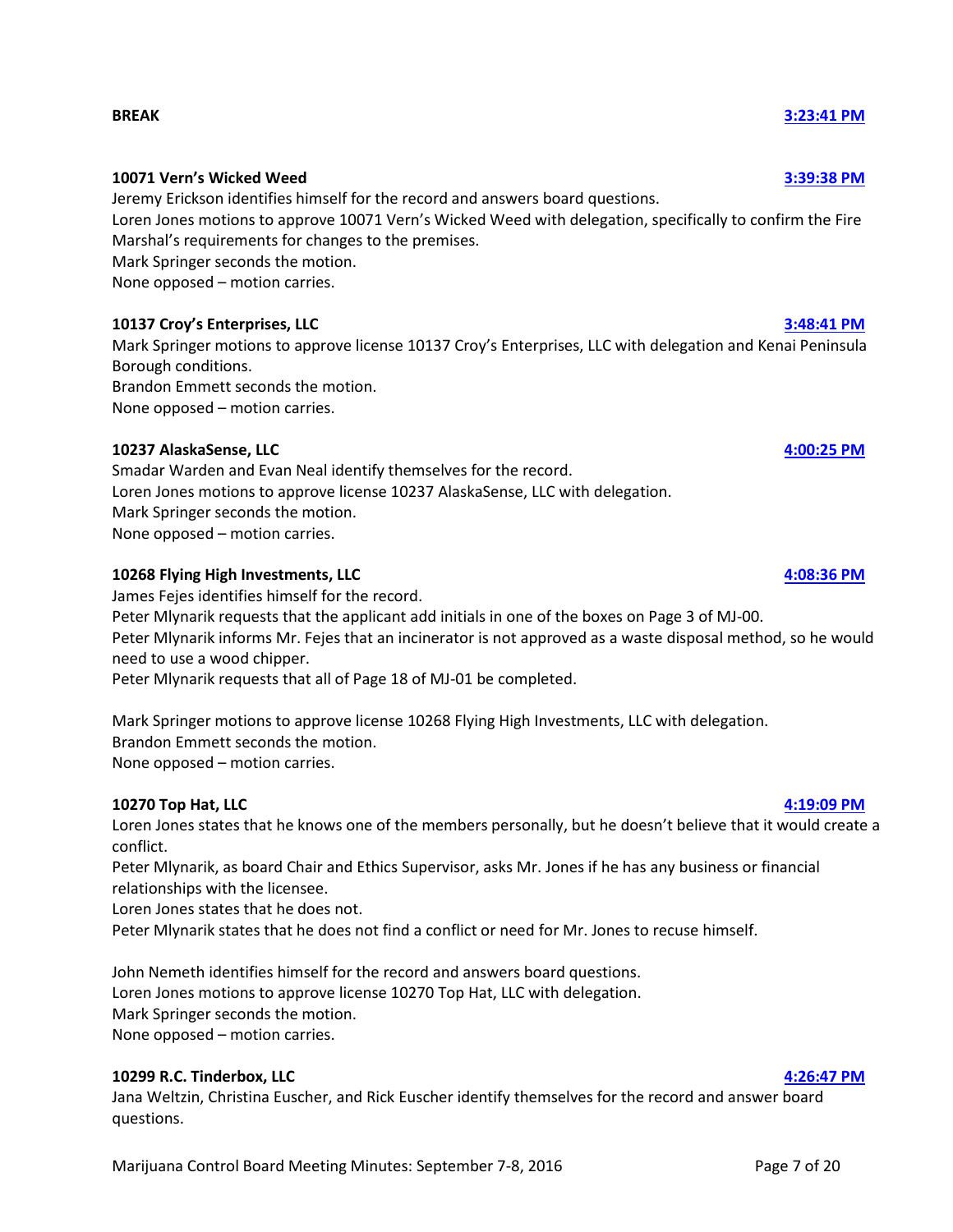Nick Miller recuses himself from discussion and voting of this application. Mark Springer motions to approve license 10299 with delegation. Brandon Emmett seconds the motion. None opposed – motion carries.

Nick Miller rejoins the meeting. **[4:35:03 PM](ftr://?location="ABC Board"?date="07-Sep-2016"?position="16:35:03"?Data="618bbc0b")**

## **10303 BAM Alaska [4:35:12 PM](ftr://?location="ABC Board"?date="07-Sep-2016"?position="16:35:12"?Data="126b08cb")**

Mike Dillard, Jana Weltzin, and Steve Voth identify themselves for the record and answer board questions. Mark Springer motions to approve license 10303 BAM Alaska with delegation. Brandon Emmett seconds the motion. None opposed – motion carries.

### **10578 Alaskan Leaf, LLC [4:41:32 PM](ftr://?location="ABC Board"?date="07-Sep-2016"?position="16:41:32"?Data="22d0e035")**

Loren Dreyer identifies himself for the record and answers board questions. Loren Jones motions to approve license 10578 Alaskan Leaf, LLC with delegation. Mark Springer seconds the motion. None opposed – motion carries.

## **10592 Alaska Cannabis Cultivators [4:48:28 PM](ftr://?location="ABC Board"?date="07-Sep-2016"?position="16:48:28"?Data="7a24f83e")**

Branden Roybal identifies himself for the record and answers board questions. Loren Jones motions to approve license 10592 Alaska Cannabis Cultivators with delegation. Brandon Emmett seconds the motion. None opposed – motion carries.

**ADJOURN [5:03:39 PM](ftr://?location="ABC Board"?date="07-Sep-2016"?position="17:03:39"?Data="5c4a1de7")**

Marijuana Control Board Meeting Minutes: September 7-8, 2016 **Page 8 of 20** Page 8 of 20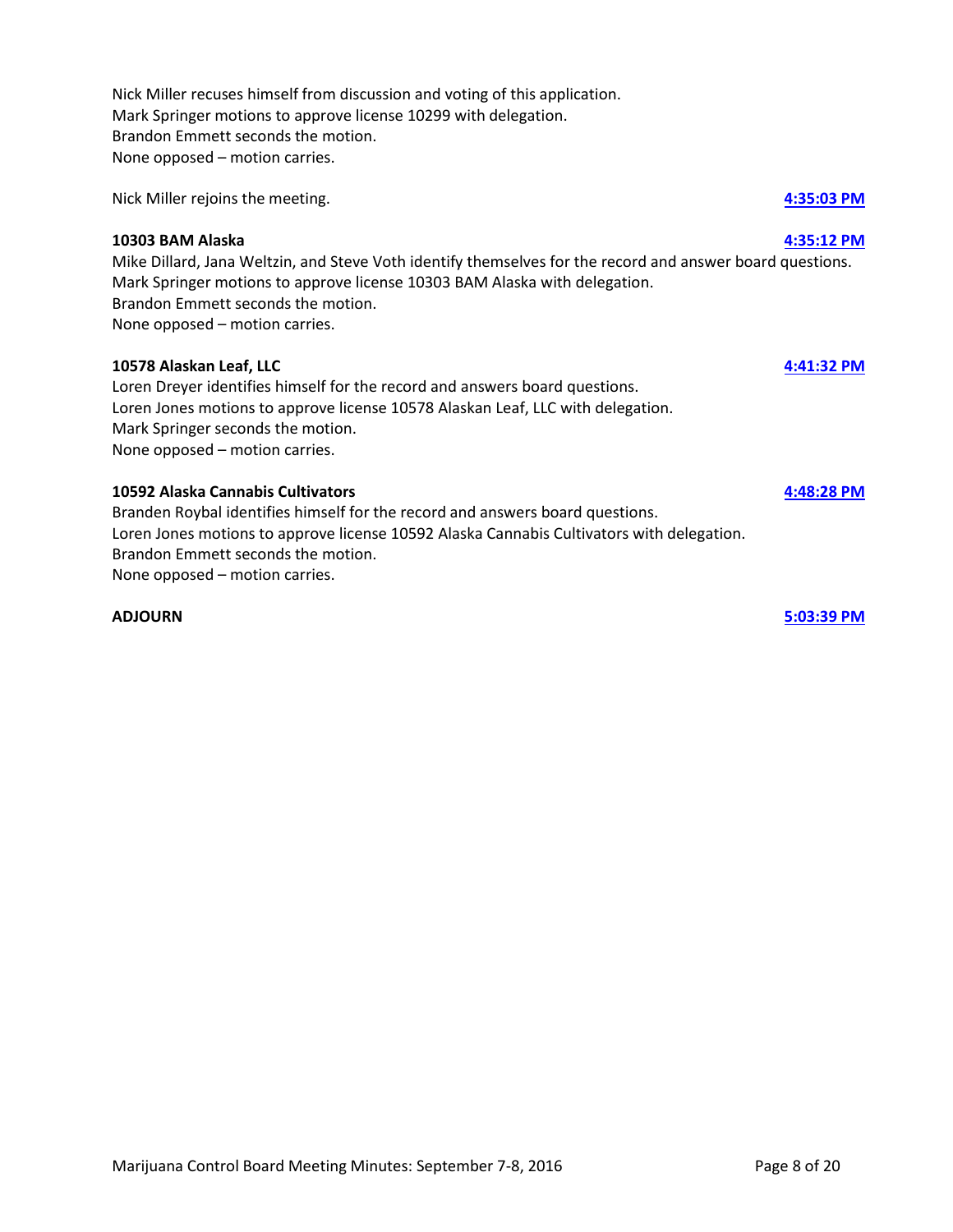# **Marijuana Control Board Meeting Minutes September 8, 2016 Third Judicial District University of Alaska Anchorage, Gorsuch Commons 3700 Sharon Gagnon Lane Anchorage, Alaska**

## \*Meeting minutes are 40 minutes fast (actual start time is 9:30am)

## **Board Members Present:**

Peter Mlynarik, Public Safety Member Mark Springer, Rural Member Brandon Emmett, Industry Member Loren Jones, Public Health Member Nick Miller, Industry Member

## **Staff Members Present:**

Cynthia Franklin, Director Sarah Oates, Program Coordinator Craig Douglas, Administrative Officer I Jane Sawyer, Business Registration Examiner

### **Legal Counsel Present:**

Harriet Milks, Assistant Attorney General

## **Call to Order [10:19:04 AM](ftr://?location="ABC Board"?date="08-Sep-2016"?position="10:19:04"?Data="5de32ed2")**

## **New Standard Marijuana Cultivation Facility Applications**

### **10647 Alaska Herb Garden [10:19:35 AM](ftr://?location="ABC Board"?date="08-Sep-2016"?position="10:19:35"?Data="63cb3b19")**

Lloyd Stiassny and Jana Weltzin identify themselves for the record and answer board questions. Loren Jones motions to approve license 10647 Alaska Herb Garden with delegation. Mark Springer seconds the motion. None opposed – motion carries.

### **10747 Great Northern Cannabis, Inc. [10:27:00 AM](ftr://?location="ABC Board"?date="08-Sep-2016"?position="10:27:00"?Data="bbd65bc6")**

Stephen Brashear and Jordan Huss identify themselves for the record and answer board questions. Loren Jones motions to approve license 10747 Great Northern Cannabis, Inc. with delegation. Mark Springer seconds the motion. None opposed – motion carries.

# **New Limited Marijuana Cultivation Facility Applications**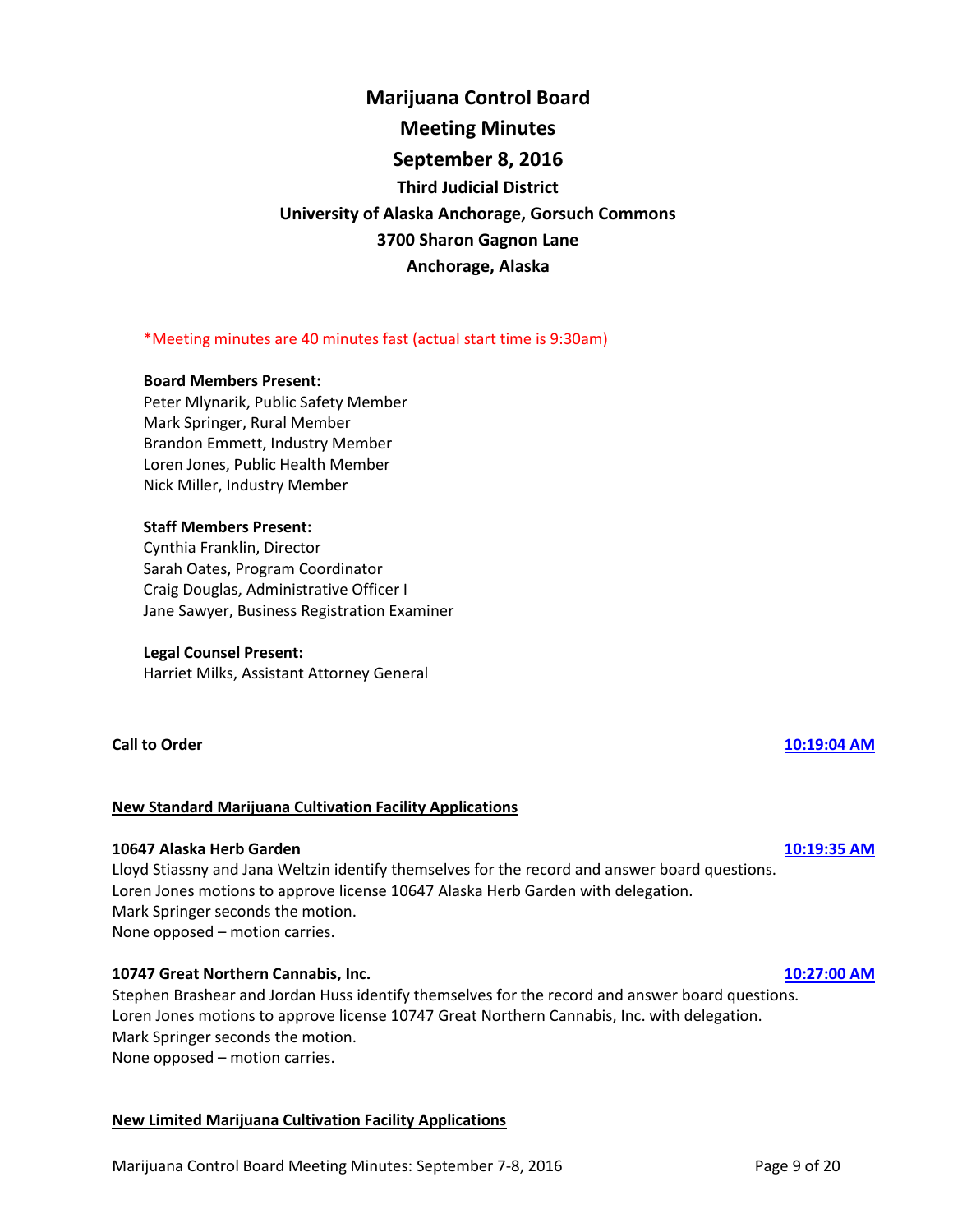## **10272 Lightening Strike Organics [10:30:04 AM](ftr://?location="ABC Board"?date="08-Sep-2016"?position="10:30:04"?Data="4dcd9b87")**

Dru Malone identifies himself for the record and answers board questions. Mark Springer motions to approve license 10272 with delegation. Brandon Emmett seconds the motion. Mark Springer clarifies that the delegation includes a requirement that the applicant provide a better waste disposal plan. None opposed – motion carries.

### **10500 Frozen North Farms [10:43:25 AM](ftr://?location="ABC Board"?date="08-Sep-2016"?position="10:43:25"?Data="27160f65")**

Aaron Worthen identifies himself for the record and answers board questions. Mark Springer motions to approve license 10500 with delegation. Brandon Emmett seconds the motion. None opposed – motion carries.

## **New Marijuana Product Manufacturing Facility Applications**

## **10012 Frozen Budz [10:51:05 AM](ftr://?location="ABC Board"?date="08-Sep-2016"?position="10:51:05"?Data="f58e323c")**

Destiny Neade identifies herself for the record and answers board questions.

The board discusses 3 AAC 306.510 and agrees that they need to determine how they're going to interpret these regulations to decide which type of products are going to be allowed.

Ms. Neade requests to remove Products 3, 4, 29, 30, and 31 from consideration by the board.

Brandon Emmett motions to approve Product 1 CannaButter. Mark Springer seconds the motion. None opposed – motion carries.

Brandon Emmett motions to approve Product 2 Canna-oil. Mark Springer seconds the motion. None opposed – motion carries.

Brandon Emmett motions to approve Product 5 Brownie Budz. Mark Springer seconds the motion. None opposed – motion carries.

Brandon Emmett motions to approve Product 6 Canna-Caramels. Mark Springer seconds the motion. None opposed – motion carries.

Brandon Emmett motions to approve Product 7 Stoner S'mores. Mark Springer seconds the motion. None opposed – motion carries.

Brandon Emmett motions to approve Product 8 Herb-Hazelnut Spread. Mark Springer seconds the motion.

Brandon Emmett motions to amend his motion to approve with delegation that the packaging be childproof and resealable once it's out of the exit packaging.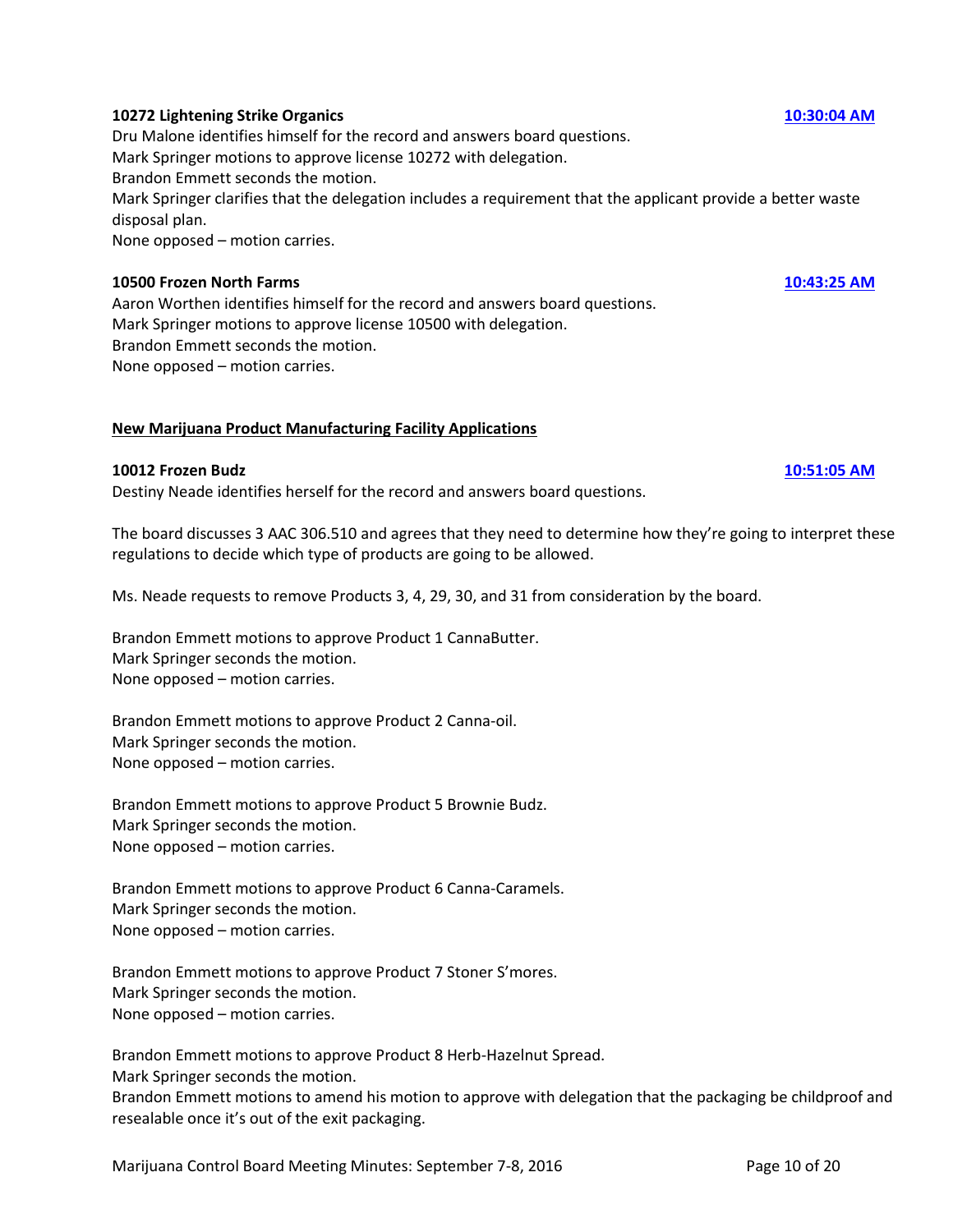None opposed – motion carries as amended.

Brandon Emmett motions to approve Product 9 Cannabliss Cupcake. Mark Springer seconds the motion. Motion carries, 4-1 (Peter Mlynarik votes No).

Brandon Emmett motions to approve Product 10 Rainbow Canna Crisps. Mark Springer seconds the motion.

### **Meeting Resumes [11:58:36 AM](ftr://?location="ABC Board"?date="08-Sep-2016"?position="11:58:36"?Data="33d25527")**

Discussion about Product 10 continues. None opposed – motion carries.

Brandon Emmett motions to approve Product 11 Canna-Crisps. Mark Springer seconds the motion. None opposed – motion carries.

Brandon Emmett motions to approve Product 12 Kush Key Lime Cupcakes. Mark Springer seconds the motion. Motion carries, 4-1 (Peter Mlynarik votes No).

Brandon Emmett motions to approve Product 13 Wake and Bake Muffin. Mark Springer seconds the motion. Ms. Neade states that blueberries should be listed in the ingredients. Brandon Emmett amends his motion to add that the approval is with delegation that the ingredients and label reflect what's actually in the product. Mark Springer seconds the motion. None opposed – motion carries as amended.

Brandon Emmett motions to approve Product 14 Toker Truffles. Mark Springer seconds the motion. None opposed – motion carries.

Brandon Emmett motions to approve Product 15 Toke-House Cookies. Mark Springer seconds the motion. Brandon Emmett amends his motion to approve with delegation that the applicant changes the name to be something that does not closely resemble a branded name. Mark Springer seconds the motion. Motion carries, 4-1 (Loren Jones votes No).

Brandon Emmett motions to approve Product 16 Frozen Flower Fudge. Mark Springer seconds the motion. None opposed – motion carries.

Brandon Emmett motions to approve Product 17 Dope Drops. Mark Springer seconds the motion.

**BREAK [11:40:41 AM](ftr://?location="ABC Board"?date="08-Sep-2016"?position="11:40:41"?Data="3b7251bd")**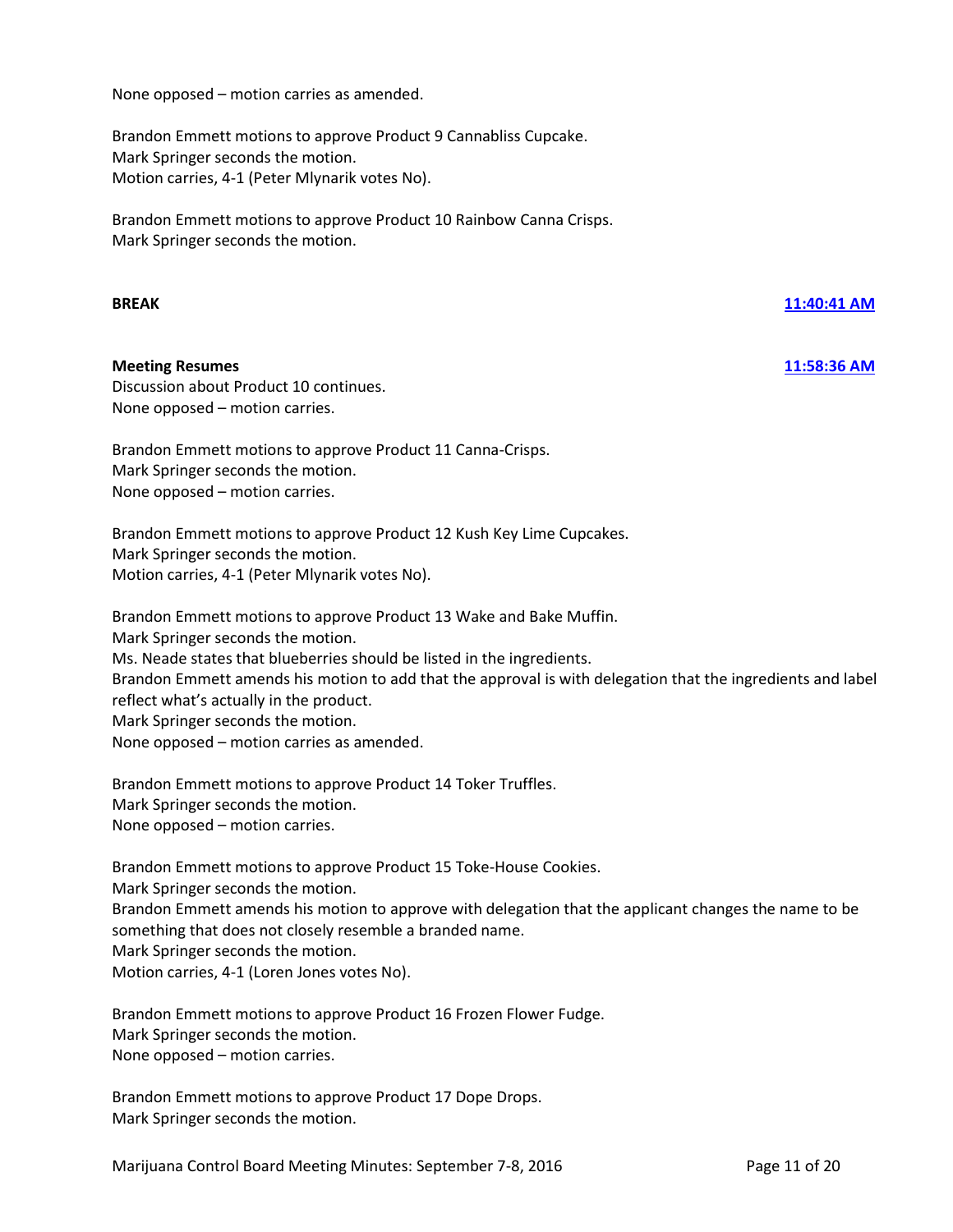None opposed – motion carries.

Brandon Emmett motions to approve Product 18 Canna-Banana Bread. Mark Springer seconds the motion. Ms. Neade informs the board that the loaves will be pre-sliced into individual servings, which is not shown in her application.

None opposed – motion carries.

Brandon Emmett motions to approve Product 19 Hazy Butter Cookie.

Mark Springer seconds the motion.

None opposed – motion carries.

Ms. Neade informs the board that she will be removing the fork marks from the cookie so that the serving size demarcation is clear.

Brandon Emmett motions to approve Product 20 Bush Brittle. Mark Springer seconds the motion. Ms. Neade informs the board that she has a mold that will make all pieces the same size. None opposed – motion carries.

Brandon Emmett motions to approve Product 21 Green Cookies. Mark Springer seconds the motion. None opposed – motion carries.

Brandon Emmett motions to approve Product 22 Canna-Doodle.

Mark Springer seconds the motion.

Brandon Emmett amends his motion to be that the approval is with delegation that the applicant change the name to be something that does not closely resemble a branded product. None opposed – motion carries as amended.

Brandon Emmett motions to approve Product 23 Sensi-Cups.

Mark Springer seconds the motion.

None opposed – motion carries.

Brandon Emmett motions to approve Product 24 Weed Lime Cookies.

Mark Springer seconds the motion.

Ms. Neade informs the board that the tincture in the ingredients will be removed.

Brandon Emmett amends his motion to approve the product with the delegation that the ingredient list be amended to reflect what's actually in the product.

Mark Springer seconds the motion.

None opposed – motion carries as amended.

Brandon Emmett motions to approve Product 25 Canna-Carnival Nuts with delegation that the applicant uses a process for preparing the nuts which would not make them an adulterated product. No second.

Brandon Emmett motions to approve Product 25 Canna-Carnival Nuts.

Loren Jones seconds the motion.

Mark Springer states for the record that it's his belief that because the nuts were pre-roasted, that it would meet the definition of adulterated product.

Motion fails, 1-4 (Brandon Emmett votes Yes).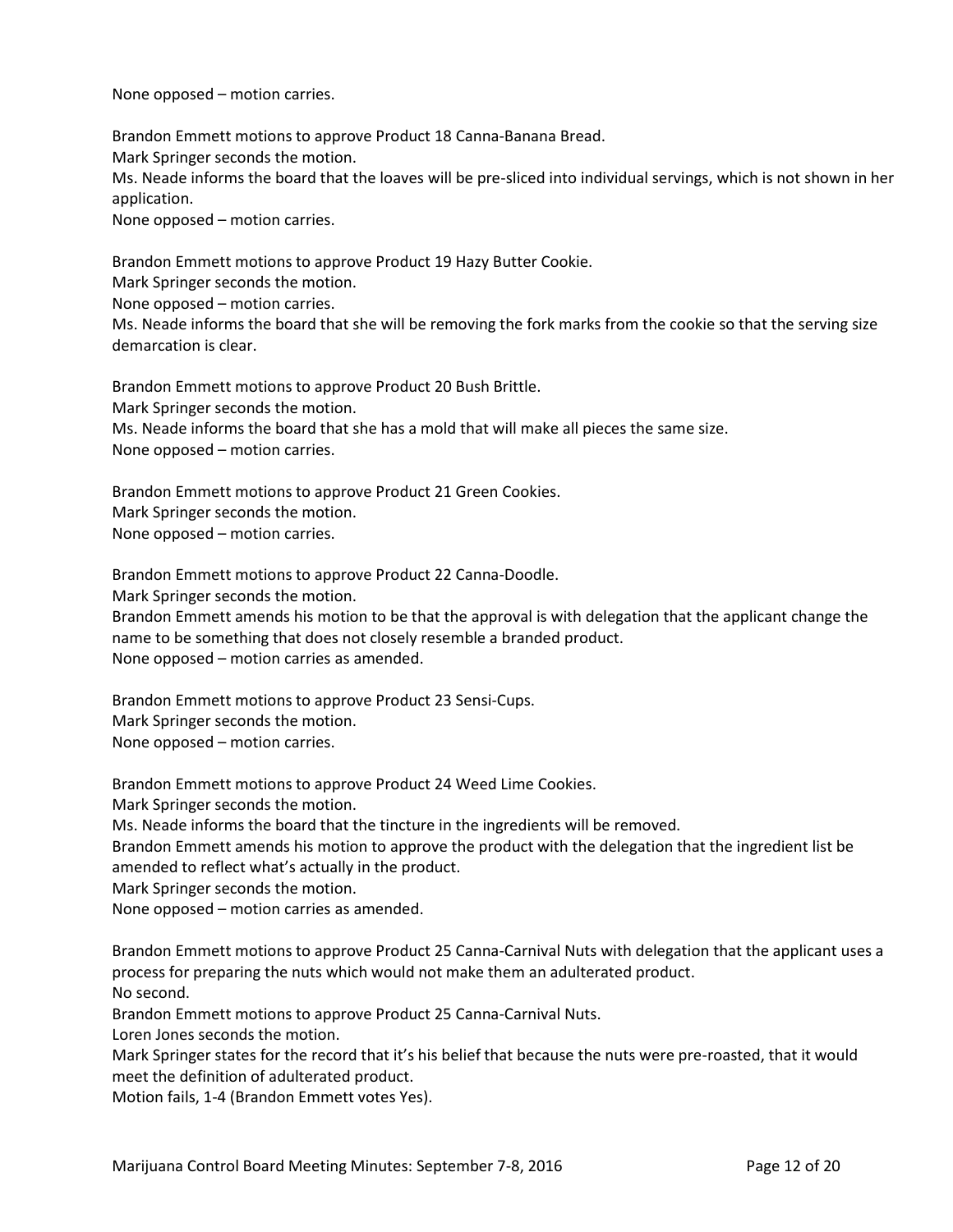**LUNCH [12:44:17 PM](ftr://?location="ABC Board"?date="08-Sep-2016"?position="12:44:17"?Data="6ef78b5a")**

Destiny Neade requests that Products 26, 36, and 40 be reviewed for the board. The rest of the proposed

Peter Mlynarik motions to have the applicant come up with three other products that she would like the board

to review, and the rest of the products will be tabled until the October, 2016 meeting.

Motion carries, 3-2 (Nick Miller and Brandon Emmett vote No).

products will be reviewed at the October, 2016 meeting.

## **Meeting Resumes [1:19:51 PM](ftr://?location="ABC Board"?date="08-Sep-2016"?position="13:19:51"?Data="1338fba1")**

Mark Springer absent.

Brandon Emmett seconds the motion.

Brandon Emmett motions to approve Product 26 THC Stars. Nick Miller seconds the motion. Ms. Neade informs the board that the picture needs to be updated, as the shape is stars. Cynthia Franklin tells the board that she will make sure the applicant updates her paperwork. None opposed – motion carries.

Brandon Emmett motions to approve Product 36 Frozen Budz Ice Cream. Nick Miller seconds the motion. Mark Springer joins the meeting. **[1:23:28](ftr://?location="ABC Board"?date="08-Sep-2016"?position="13:23:28"?Data="1389c6aa") PM** Loren Jones motions to amend the motion to have the approval be with delegation that the applicant makes the product in each container have no more than a single 5mg THC serving. Peter Mlynarik seconds the motion. None opposed to the amendment – motion carries. None opposed to the original motion as amended – motion carries.

Loren Jones motions to approve Product 40 Ganja Granola Bars with the delegation that the applicant change the name to remove "Granola". Mark Springer seconds the motion. Motion fails, 1-4 (Loren Jones votes Yes).

Mark Springer motions to approve Product 40 Ganja Granola Bars. Brandon Emmett seconds the motion. Motion carries, 4-1 (Loren Jones votes No).

Loren Jones motions to approve license 10012 Frozen Budz, which includes approval of Products 1, 2, 5-24, 26, 36, and 40.

Justin Roland and Jana Weltzin identify themselves for the record and answer board questions.

Mark Springer seconds the motion.

None opposed – motion carries.

Sarah Oates asks if that approval was intended to be with delegation.

Peter Mlynarik confirms that the approval would be with delegation.

### **10082 Einstein Labs [1:42:38 PM](ftr://?location="ABC Board"?date="08-Sep-2016"?position="13:42:38"?Data="d82adbd1")**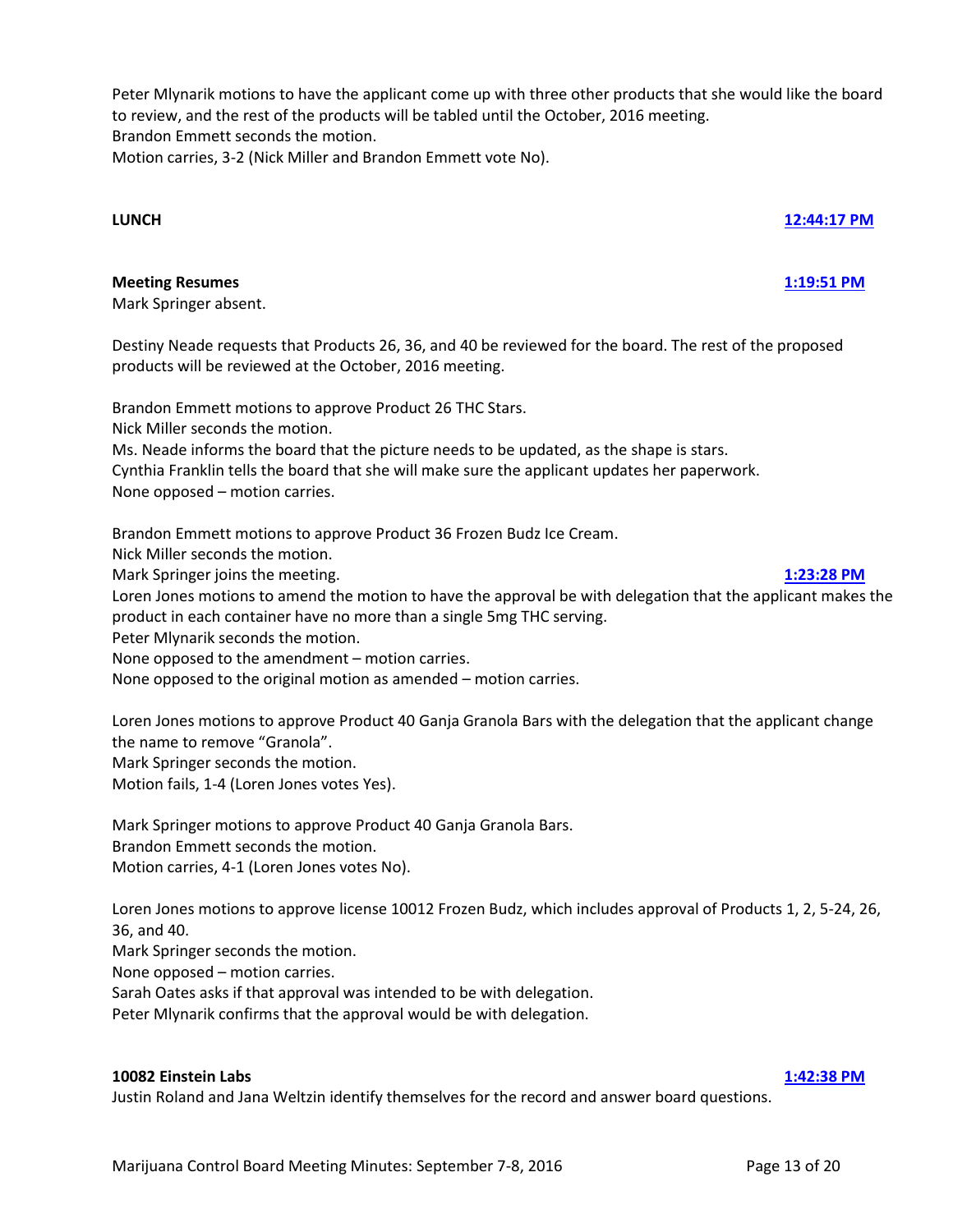Brandon Emmett motions to approve the product named Shatter. Mark Springer seconds the motion. None opposed – motion carries.

Brandon Emmett motions to approve the product labeled The Clear. Mark Springer seconds the motion. None opposed – motion carries.

Brandon Emmett motions to approve the product named Amberglass. Mark Springer seconds the motion. None opposed – motion carries.

Brandon Emmett motions to approve the product named Sugar Silk. Mark Springer seconds the motion. None opposed – motion carries.

Brandon Emmett motions to approve the product labeled Sugar Sap. Mark Springer seconds the motion. None opposed – motion carries.

Brandon Emmett motions to approve the product named Crumble. Mark Springer seconds the motion. None opposed – motion carries.

Brandon Emmett motions to approve the product labeled Budder. Mark Springer seconds the motion. None opposed – motion carries.

Brandon Emmett motions to approve the product labeled Honeycomb. Mark Springer seconds the motion. None opposed – motion carries.

Brandon Emmett motions to approve the product labeled Cannabis Oil. Mark Springer seconds the motion. None opposed – motion carries.

Brandon Emmett motions to approve the product named Bubble Hash. Mark Springer seconds the motion. None opposed – motion carries.

Brandon Emmett motions to approve the product named Kief. Mark Springer seconds the motion. None opposed – motion carries.

Brandon Emmett motions to approve the product named Rosin. Mark Springer seconds the motion. None opposed – motion carries.

Brandon Emmett motions to approve the product named E-Blunt Vape Pen & Oil. Mark Springer seconds the motion.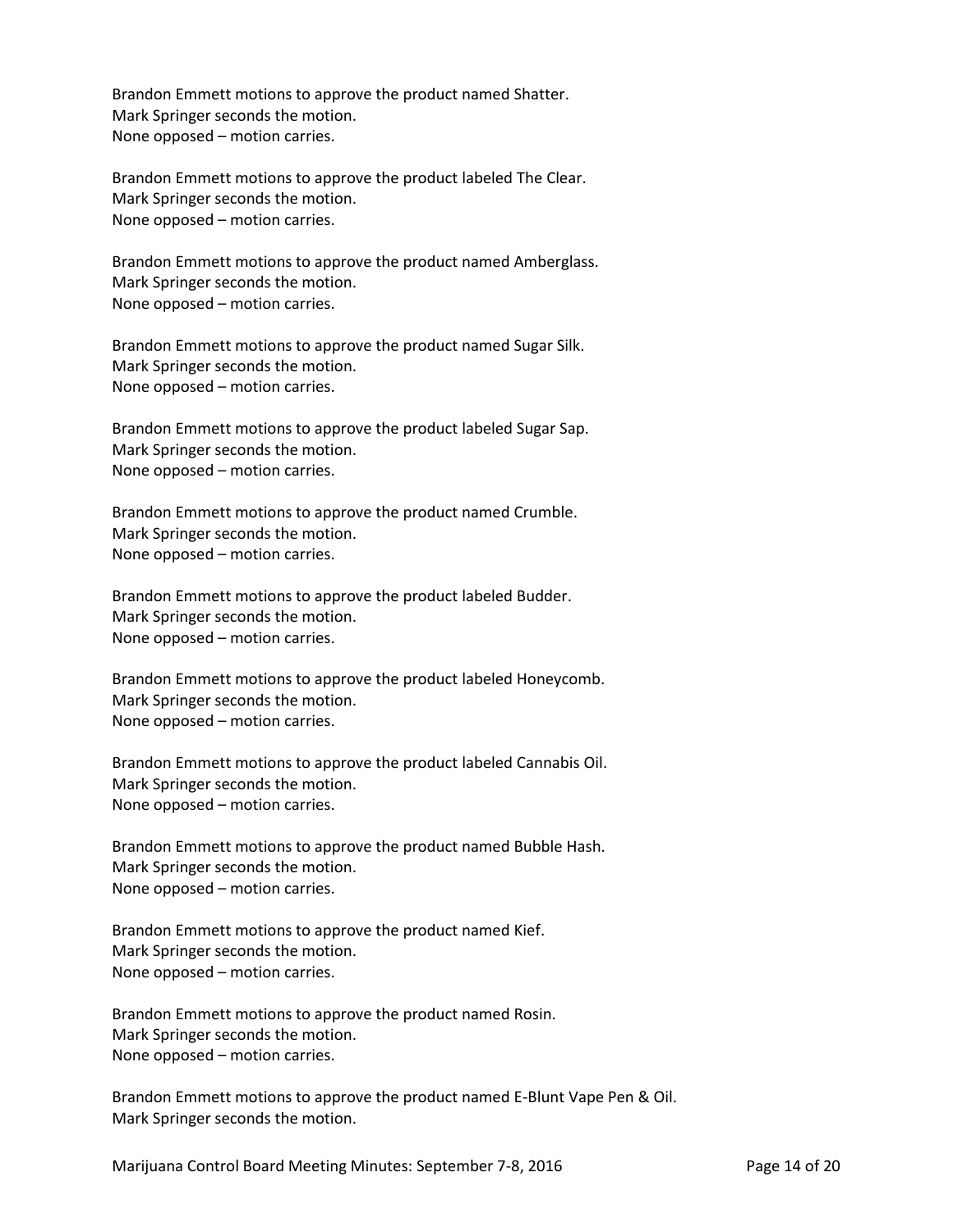None opposed – motion carries.

Brandon Emmett motions to approve the product named Caviar Nugs. Mark Springer seconds the motion. None opposed – motion carries.

Brandon Emmett motions to approve the product named Caviar Joint. Mark Springer seconds the motion. None opposed – motion carries.

Brandon Emmett motions to approve the product named Refreshing Cannabis Salve. Mark Springer seconds the motion.

Mr. Roland clarifies that there will be no more than 5mg THC per container and states that he will fix his paperwork with staff.

Motion carries, 4-1 (Loren Jones votes No).

Brandon Emmett motions to approve the product named Moisturizing Cannabis Lotion. Mark Springer seconds the motion.

Mr. Roland states that he will amend the product description to remove "per serving". Motion carries, 4-1 (Loren Jones votes No).

Brandon Emmett motions to approve the product named Canna Island Lip Balm. Mark Springer seconds the motion. Motion carries, 3-2 (Mark Springer and Loren Jones vote No).

The board requests that the applicant pick three products for the board to review due to time constraints, and the remaining products will be tabled for review at the October, 2016 board meeting. The applicant picks the Wake & Bake Energy Drink, Mini Truffles, and Leaf Chews. The remaining products are tabled.

Brandon Emmett motions to approve the product named Wake & Bake Energy Drink.

Mark Springer seconds the motion.

Brandon Emmett amends his motion to be approve with delegation that there be a childproof resealable cap on the bottle.

Mark Springer seconds.

None opposed to the amendment.

Mark Springer motions to amend the motion to include that the writing on the label about keeping out of the reach of children be made larger.

Brandon Emmett seconds the motion.

None opposed to the amendment.

None opposed – motion carries as amended.

Brandon Emmett motions to approve the product named Mini Truffles.

Mark Springer seconds the motion.

None opposed – motion carries.

Brandon Emmett motions to approve the product named Leaf Chews.

Mark Springer seconds the motion.

Loren Jones motions to amend the motion that the approval is with the condition that the pictures of the fruit on the packaging be removed.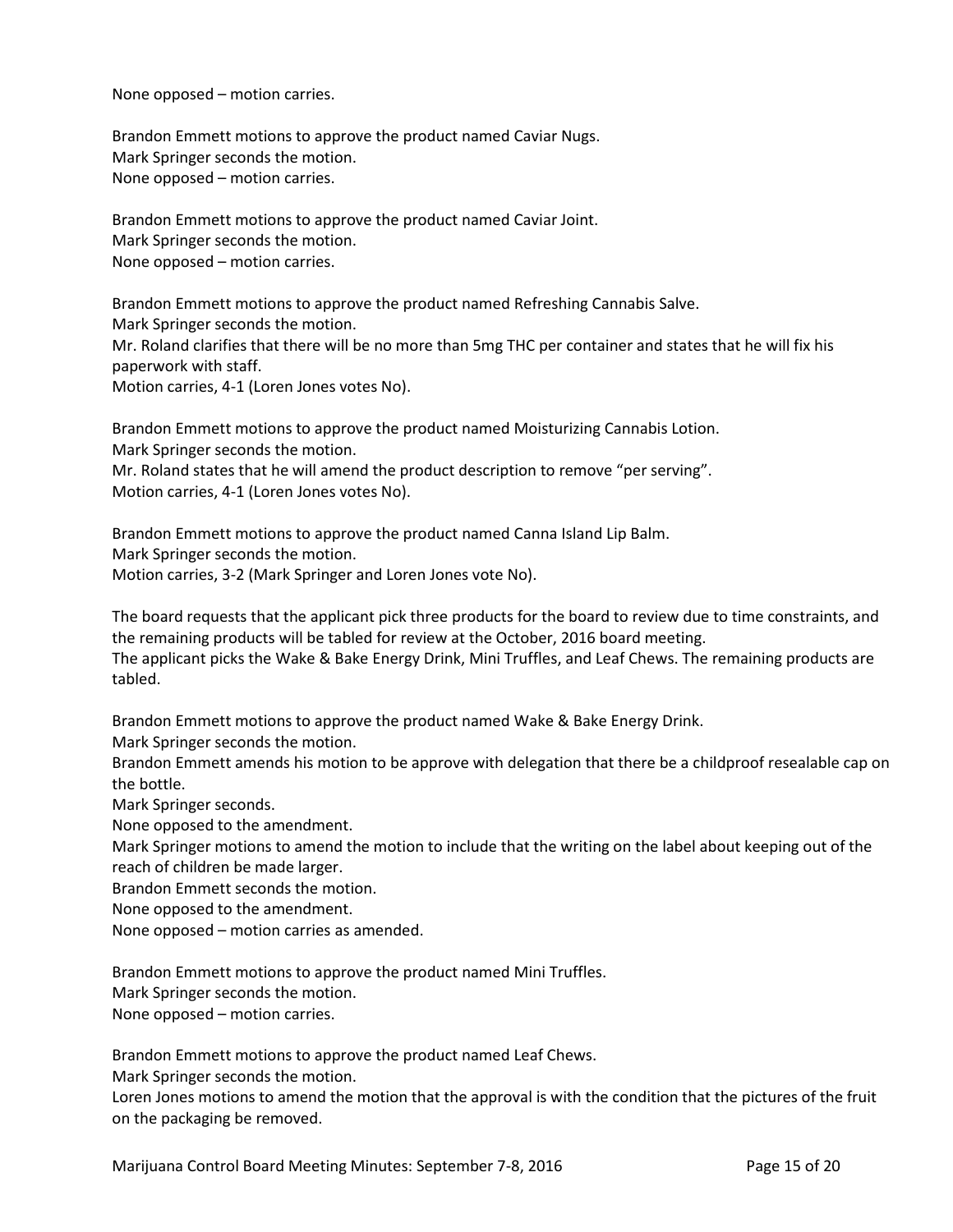Brandon Emmett seconds the motion. Cynthia Franklin None opposed – motion carries as amended.

Loren Jones motions to approve license 10082 Einstein Labs with delegation. Mark Springer seconds the motion. None opposed – motion carries.

## **10271 Top Hat Concentrates, LLC [2:54:08 PM](ftr://?location="ABC Board"?date="08-Sep-2016"?position="14:54:08"?Data="35fc6d22")**

John Nemeth identifies himself for the record and answers board questions.

Peter Mlynarik motions to approve 10271 with delegation, with the condition that the ownership of the entity that owns the license and of the entity that is managing the license are identical, that the entity that is managing the license is also a licensee, and that the ownership of both entities will not change. Brandon Emmett seconds the motion.

Brandon Emmett motions to approve the product named Top Hat Concentrates CO2 Extracted Cannabis Oil. Mark Springer seconds the motion. None opposed – motion carries.

Brandon Emmett motions to approve the product named Top Hat Concentrates CO2 Extracted Cannabis Shatter. Mark Springer seconds the motion.

Mark Springer motions to amend the motion by approving with delegation that the language regarding the product being healthier will be removed from the product description and label.

Brandon Emmett seconds the motion.

None opposed to the amendment.

None opposed – motion carries.

## **BREAK [3:18:32 PM](ftr://?location="ABC Board"?date="08-Sep-2016"?position="15:18:32"?Data="6b87b588")**

## **Meeting Resumes [3:26:37 PM](ftr://?location="ABC Board"?date="08-Sep-2016"?position="15:26:37"?Data="350ea7f9")**

Harriet Milks brings up issues regarding management agreements to the board, and states that she wants the record to be clear that if the board approves a license for Top Hat Concentrates, LLC, that it's for Top Hat Concentrates, LLC, and not for anyone else.

Brandon Emmett motions to approve the product named Top Hat Concentrates CO2 Extracted Cannabis Wax. Mark Springer seconds the motion.

Mr. Nemeth confirms that the language regarding the product being healthier will be removed. None opposed – motion carries.

Brandon Emmett motions to approve the product named Top Hat Concentrates THC/Coconut Oil Capsules. Mark Springer seconds the motion.

Motion fails, 2-3 (Nick Miller and Brandon Emmett vote Yes)

Peter Mlynarik reiterates that the people responsible for the license are the people listed as the licensee, not the managing entity.

None opposed to the original motion to approve the license with delegation and conditions – motion carries.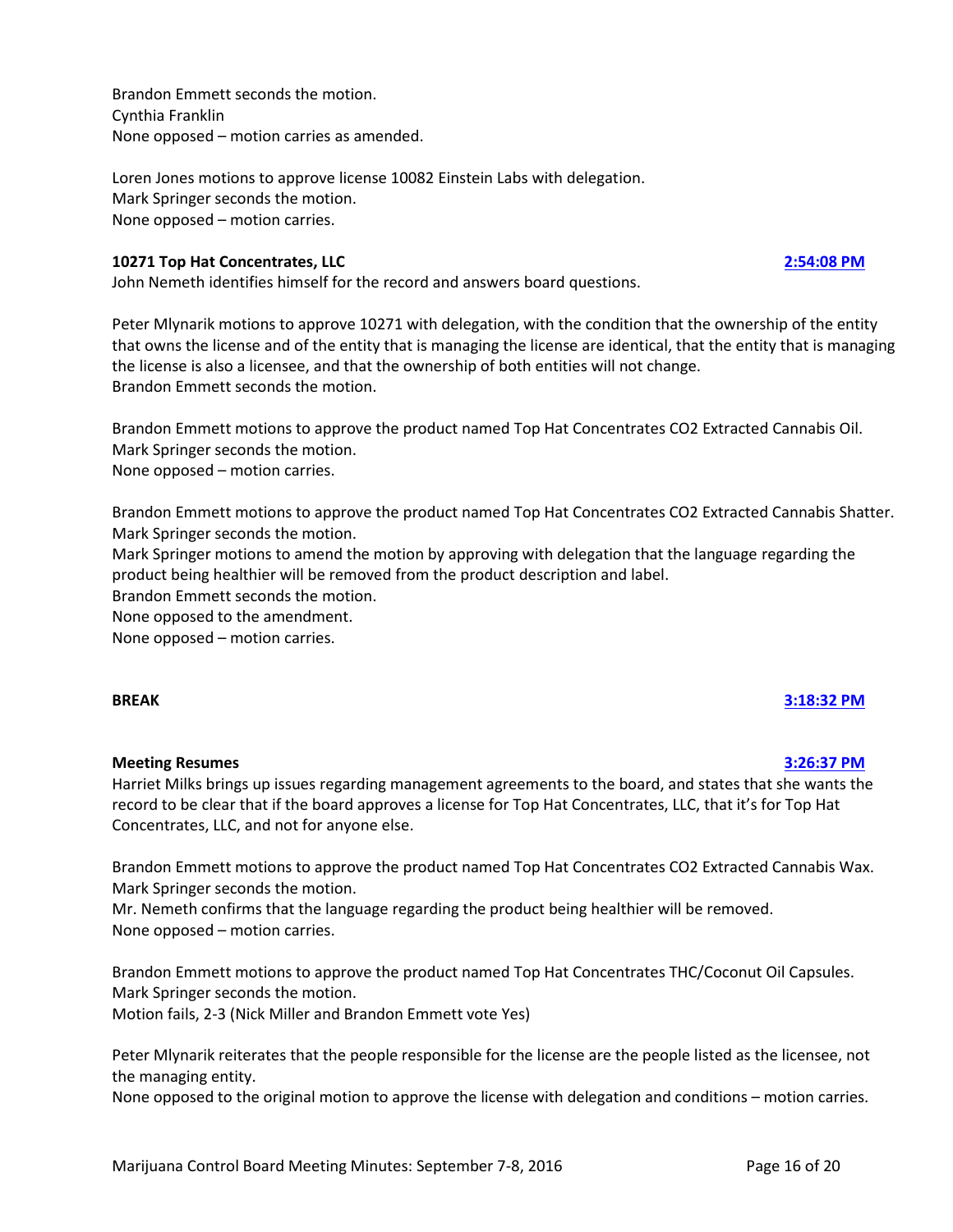### **New Marijuana Concentrate Manufacturing Facility Applications**

### **10322 Babylon Company, LLC [3:37:32 PM](ftr://?location="ABC Board"?date="08-Sep-2016"?position="15:37:32"?Data="76b7709a")**

Dave DeLuca and Matt Jones identify themselves for the record and answer board questions.

Mark Springer motions to approve the concentrate named Cake Batter. Brandon Emmett seconds the motion. Mr. DeLuca submits packing samples for the record. Cynthia Franklin requests that the applicant change the "Type" of product listed to consistently be "Concentrate". Mr. DeLuca does not object to changing his form. No vote, as this is covered in the next motion.

Loren Jones motions to approve as submitted all products listed in the current MJ-05. Mark Springer seconds the motion. None opposed – motion to approve all products carries. The following products are approved: Cake Batter Crumble Dry Sift Hash Hash Oil Hash Honeycomb Kief Liquid Nitrogen Kief Pressed Hash Rosin Sap Shatter Sugar Terpene Isolate THC/CBD Isolate THC Distillate Wax

Mark Springer motions to approve license 10322 Babylon Company, LLC with delegation. Brandon Emmett seconds the motion. None opposed – motion carries.

### **New Retail Marijuana Store Applications**

### **10006 Frozen Budz [3:51:41 PM](ftr://?location="ABC Board"?date="08-Sep-2016"?position="15:51:41"?Data="9b243a6b")**

Destiny Neade identifies herself for the record and answers board questions.

Mark Springer motions to approve license 10006 with delegation. Brandon Emmett seconds the motion. None opposed – motion carries.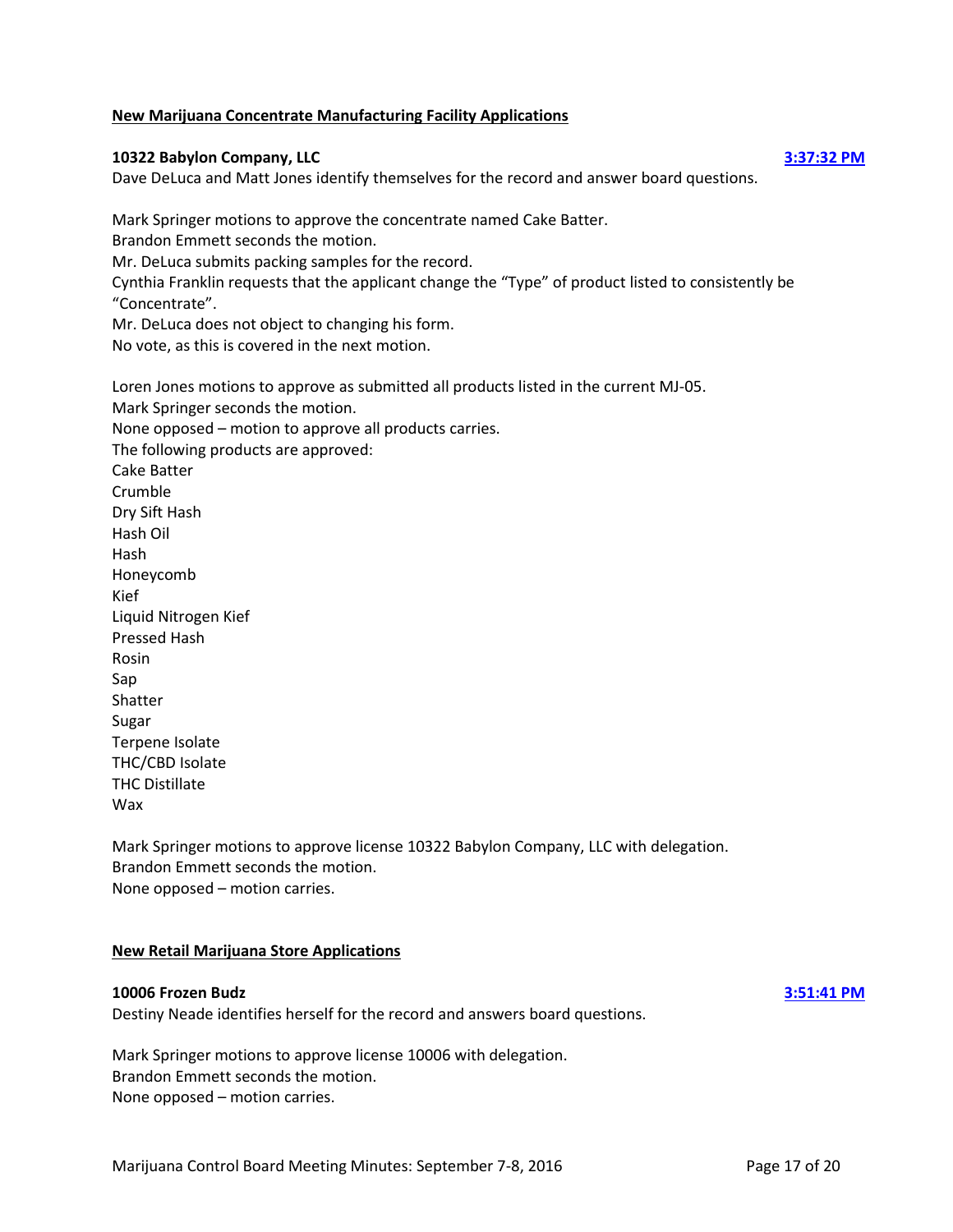## **10021 Enlighten Alaska, LLC [3:55:08 PM](ftr://?location="ABC Board"?date="08-Sep-2016"?position="15:55:08"?Data="7456978d")**

Nick Miller recuses himself from discussion and voting.

Jane Stinson, Rick Levinton, Leah Levinton, and Jana Weltzin identify themselves for the record and answer board questions.

Loren Jones motions to approve Enlighten Alaska, LLC, license 10021 with delegation. Mark Springer seconds the motion. None opposed – motion carries.

### **10037 Arctic Herbery [4:00:02 PM](ftr://?location="ABC Board"?date="08-Sep-2016"?position="16:00:02"?Data="4ca97f4f")**

Nick Miller returns to the meeting.

Bryant Thorp identifies himself for the record and answers board questions.

Loren Jones motions to approve license 10037 Arctic Herbery with delegation. Mark Springer seconds the motion. None opposed – motion carries.

### **10050 Rainforest Farms, LLC [4:06:38 PM](ftr://?location="ABC Board"?date="08-Sep-2016"?position="16:06:38"?Data="a89e9dc2")**

Mark Springer motions to approve license 10050 with delegation. Brandon Emmett seconds the motion.

James Barrett identifies himself for the record and answers board questions.

None opposed to the original motion to approve the license with delegation – motion carries.

### **10094 Alaskabuds, LLC [4:16:54 PM](ftr://?location="ABC Board"?date="08-Sep-2016"?position="16:16:54"?Data="afb48d08")**

Mark Springer motions to approve 10094 with delegation. Brandon Emmett seconds the motion.

Nick Miller recuses himself from discussion and voting.

Tammy Miller and Nick Miller identify themselves for the record and answer board questions.

None opposed to the original motion to approve the license with delegation – motion carries.

### **10097 Raspberry Roots [4:19:49 PM](ftr://?location="ABC Board"?date="08-Sep-2016"?position="16:19:49"?Data="6789ddfd")**

Nick Miller rejoins the meeting.

Mark Springer motions to approve license 10097 Raspberry Roots with delegation. Brandon Emmett recuses himself from discussion and voting. Nick Miller seconds the motion.

Kim Kole and Jana Weltzin identify themselves for the record and answer board questions.

None opposed to the original motion to approve the license with delegation – motion carries.

### **10126 The Herbal Cache [4:23:07 PM](ftr://?location="ABC Board"?date="08-Sep-2016"?position="16:23:07"?Data="7c7baae1")**

Mark Springer motions to approve 10126 with delegation.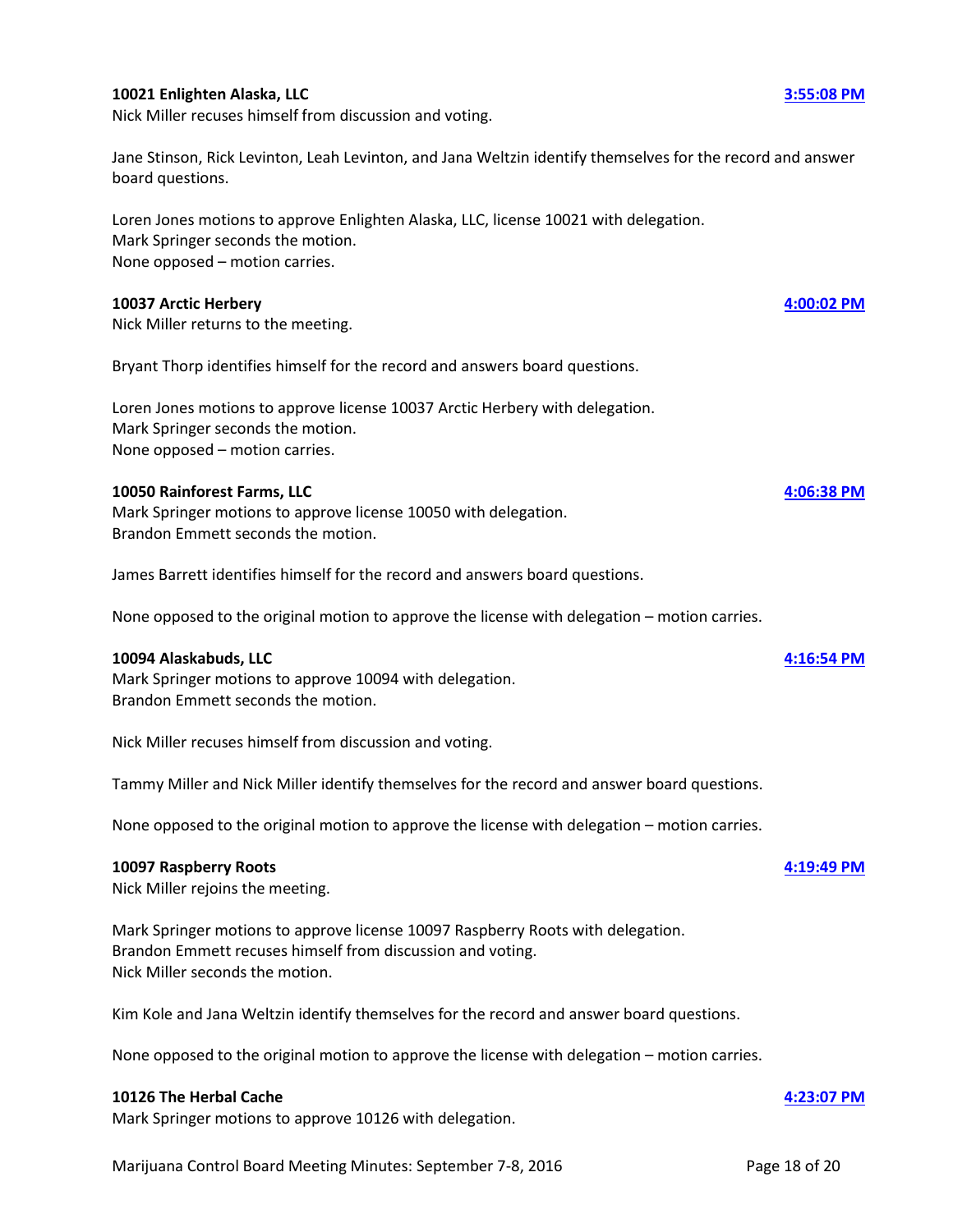Mark Springer motions to approve license 10162 with delegation. Brandon Emmett seconds the motion.

Beth Brewington and Evan Schlosberg identify themselves for the record and answer board questions.

The board discusses what would be considered as acceptable as a conspicuous location for purposes of 3 AAC 306.025(b)(1)(B).

to the board's satisfaction.

None opposed to the original motion to approve the license with delegation – motion carries.

### **10173 Herbal Outfitters, LLC [4:55:53 PM](ftr://?location="ABC Board"?date="08-Sep-2016"?position="16:55:53"?Data="da5235cd")**

Mark Springer motions to approve license 10173 with delegation. Brandon Emmett seconds the motion.

Richard Ballow and Connie Ballow identify themselves for the record and answer board questions.

None opposed to the original motion to approve the license with delegation – motion carries.

Cynthia Franklin informs the board that she heard from A2LA about **[5:01:16 PM](ftr://?location="ABC Board"?date="08-Sep-2016"?position="17:01:16"?Data="493dc112")** the first marijuana testing facility that was approved with delegation, CannTest. A2LA said that CannTest is not ready yet, and Ms. Franklin will be keeping in close contact with A2LA to determine how soon they might be able to be approved, as nothing can be sold to or from retail stores without a testing facility open.

## Brandon Emmett rejoins the meeting. Brandon Emmett seconds the motion.

Ronda Lambert and Susan Carse identify themselves for the record and answer board questions.

None opposed to the original motion to approve the license with delegation – motion carries.

## **10131 Pakalolo Supply Company, Inc. [4:31:33 PM](ftr://?location="ABC Board"?date="08-Sep-2016"?position="16:31:33"?Data="eaddd34a")**

Mark Springer motions to approve 10131 Pakalolo Supply Company, Inc. with delegation. Brandon Emmett seconds the motion.

Cole Hollister identifies himself for the record and answers board questions.

None opposed to the original motion to approve the license with delegation – motion carries.

### **10149 Remedy Shoppe [4:36:29 PM](ftr://?location="ABC Board"?date="08-Sep-2016"?position="16:36:29"?Data="ace0fbf2")**

Mark Springer motions to approve license 10149 with delegation. Brandon Emmett seconds the motion.

Tara Bass identifies herself for the record and answers board questions.

None opposed to the original motion to approve the license with delegation – motion carries.

### **10162 The Frost Farms [4:42:11 PM](ftr://?location="ABC Board"?date="08-Sep-2016"?position="16:42:11"?Data="92b3e846")**

Cynthia Franklin tells the board that she will work with the applicant on meeting the public notice requirement